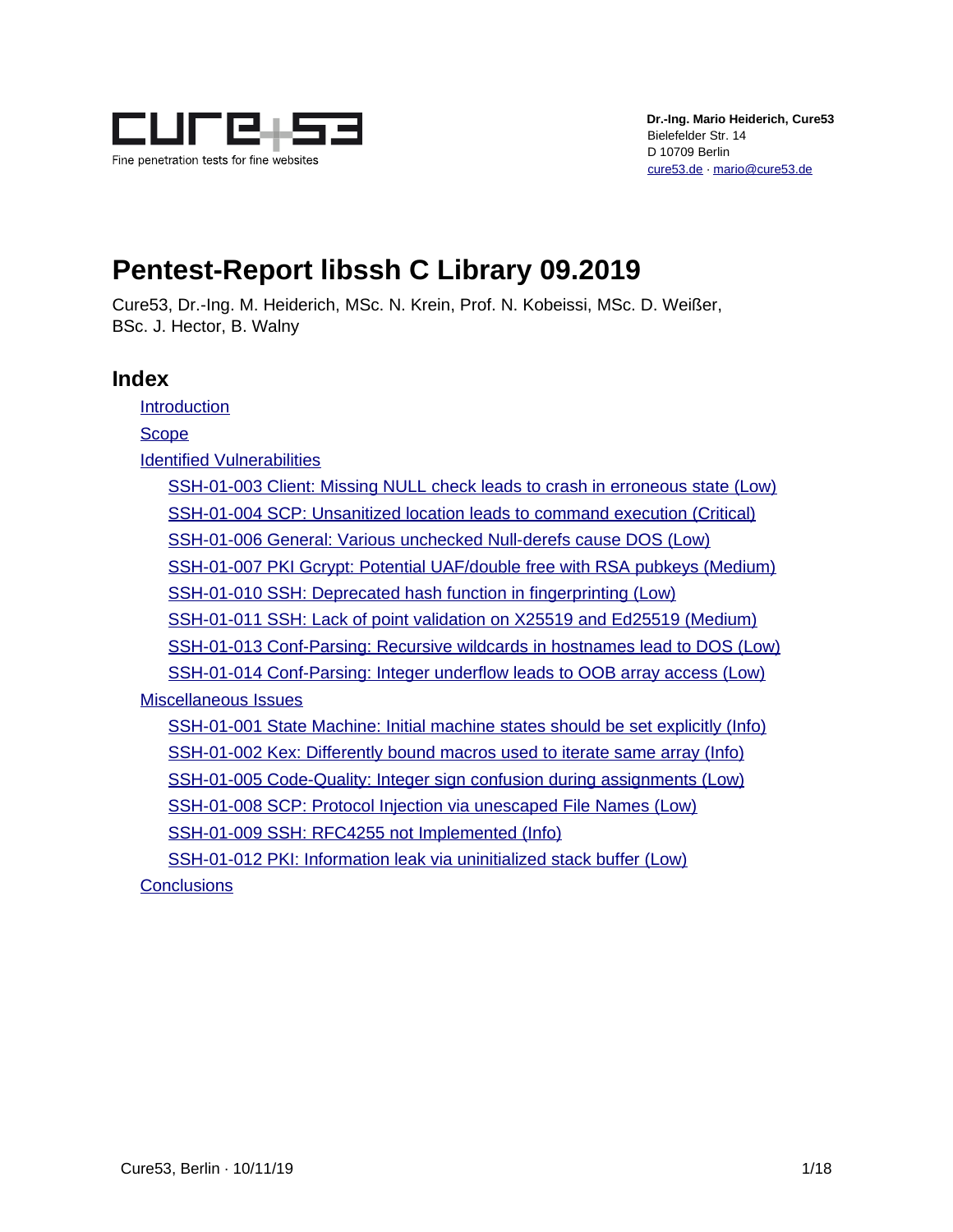

# <span id="page-1-0"></span>**Introduction**

*"libssh is a multiplatform C library implementing the SSHv2 protocol on client and server side. With libssh, you can remotely execute programs, transfer files, use a secure and transparent tunnel, manage public keys and much more ..."*

From<https://www.libssh.org/>

This report documents the findings of a security assessment targeting the libssh software. Carried out by Cure53 in September and October 2019, this project entailed both a penetration test and a source code audit. The focus was placed on the libssh software, which is available as open source and currently shipped in version v0.9. Fourteen security-relevant findings, including one marked as "*Critical"* in terms of impact, have been spotted by Cure53 on the scope.

It needs to be clarified that this assessment was generously funded by Mozilla. The budget stemmed from the framework of the Mozilla Open Source Support (MOSS) initiative, specifically the Secure Open Source funding track. Cure53 was introduced to the libssh team and its maintainers by Mozilla. From there, the assessment was planned collaboratively. Resources-wise, Cure53 approached this assessment of libssh with a team of six senior testers. The total time invested into the completion of this examination came up to thirty-two person-days. All work - spanning core tests, documentation, reporting and write-up - was done in late September and early October 2019.

In order to fulfill the objectives of this assessment in an organized fashion, three work packages (WPs) have been created. WP1 encompassed the libssh source code audit, during which Cure53 focused on investigating the available sources with the overarching goal of identifying vulnerable sections. Code-assisted penetration testing, reliant on the use of the reference server and client implementations, as well as local setups created by the Cure53, has been performed during WP2. Finally, WP3 centered on libssh protocol Fuzzing and formal verification using AFL. The latter partly happened in parallel to the test and was also accompanied by formal verification with the ProVerif tool. To clarify the goal, it should be stated that Cure53 sought to find out whether the protocol handshakes are as secure as they are supposed to be.

To prepare for the test, several briefing meetings were held. In addition, the libssh team supplied Cure53 with a scope document with instructions pertinent to the test setup, interesting areas and general info about the expectations regarding the test and assessment's results. Consequently, the project started on time and progressed efficiently. Communications during the assessment took place in an IRC channel on Freenode, which was made available by the maintainers of the libssh project. Cure53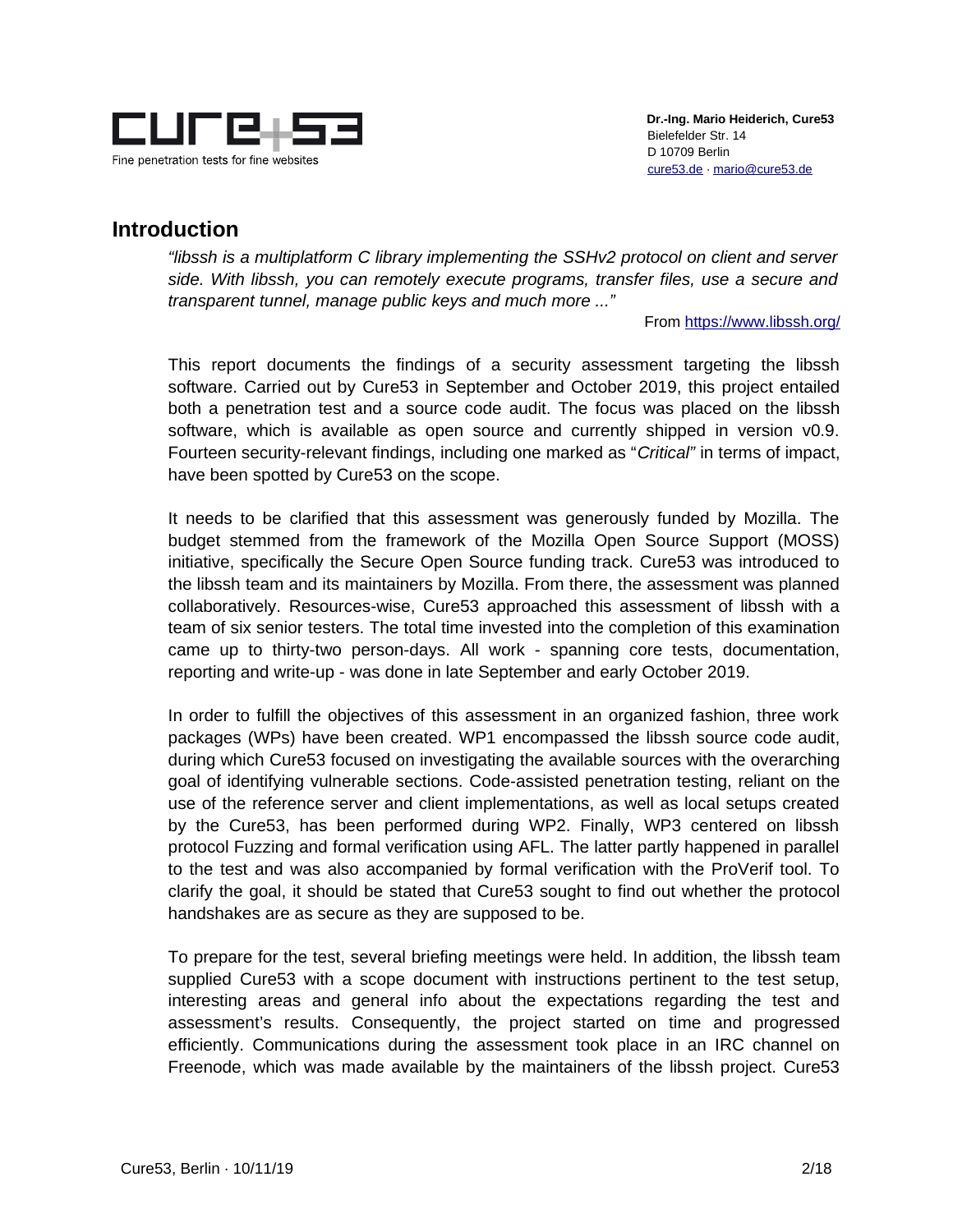

furnished regular status updates and shared relevant findings as they emerged rather than upon waiting for the final completion of this report.

Among the spotted fourteen findings, eight were classified as security vulnerabilities and six were noted as general weaknesses with lower exploitation potential. While one item received a "*Critical"* marker, it must be noted that its exploitability does not extend to every piece of software that utilizes the libssh API. Nevertheless, it was demonstrated that popular software such as *cURL* is prone to the proposed attack scenario, thus causing the vulnerability to be marked as higher than originally proposed. Quite impressively, all other problems had only "*Medium"* and lower grades, indicating a good overall outcome of this Cure53 assessment of the libssh software.

In the following sections, the report will first briefly reiterate the scope and three specific WPs. It then moves on to dedicated, chronologically discussed tickets, which shed light on the discoveries one-by-one. Alongside technical aspects like PoCs, Cure53 furnishes mitigation advice for improving libssh going forward. The report closes with a broader conclusion in which Cure53 summarizes this autumn 2019 project and issues a verdict about the tested scope. Further, detailed recommendations and notes on the security and privacy posture of the libssh software are supplied in the final section of this document.

# <span id="page-2-0"></span>**Scope**

- **libssh server- and client-side code**
	- **WP1**: libssh source code audits
		- ■<https://www.libssh.org/files/0.9/>
	- **WP2**: libssh penetration tests, code-assisted (using reference server & client)
	- **WP3**: libssh protocol fuzzing & formal verification (using AFL & ProVerif)
	- A detailed scope document was made available to Cure53 by the libssh maintainers
	- Build instructions were provided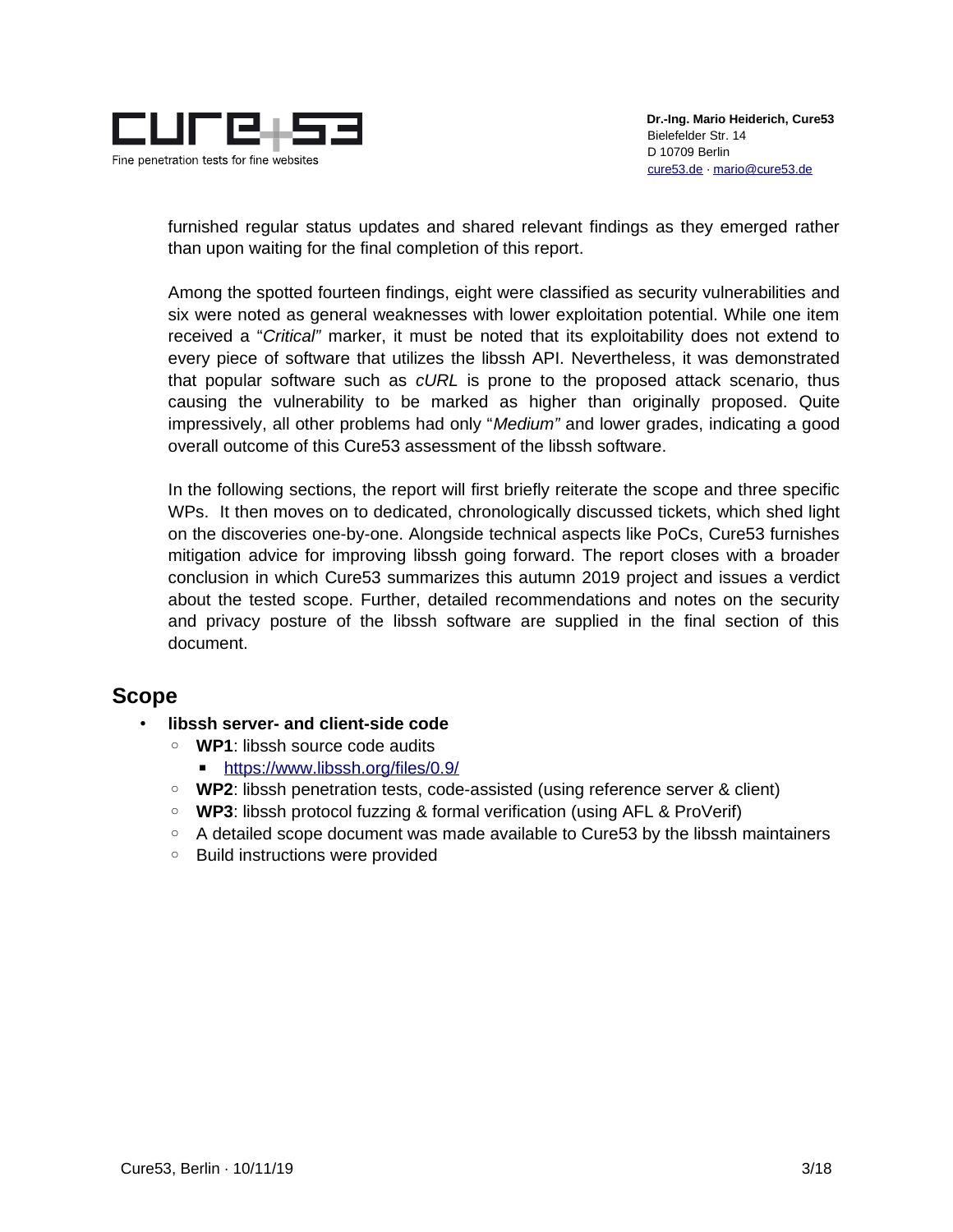

# <span id="page-3-1"></span>**Identified Vulnerabilities**

The following sections list both vulnerabilities and implementation issues spotted during the testing period. Note that findings are listed in chronological order rather than by their degree of severity and impact. The aforementioned severity rank is simply given in brackets following the title heading for each vulnerability. Each vulnerability is additionally given a unique identifier (e.g. *SSH-01-001*) for the purpose of facilitating any future follow-up correspondence.

<span id="page-3-0"></span>**SSH-01-003 Client: Missing** *NULL* **check leads to crash in erroneous state** *(Low)*

It was discovered that a *crypto* function does not properly check for a *null* pointer, allowing for a malicious server to cause a *libssh-*based client application to crash. In certain scenarios, this can lead to information leakage, for instance when core dumps are written and made available to the attacker.

When an SSH client establishes a connection, the server sends back its public key. In case this key cannot be parsed correctly, the *libssh* client cannot setup the required *crypto* parameters. As such, it causes the *ssh\_connect()* function to return an error. If the *ssh\_disconnect()* function is called in this erroneous state, the client crashes while encrypting the disconnect-message. This is because the required data structs have not been initialized. The following code snippet shows where the crash occurs. It can be seen that *out cipher* is not initialized, causing a Null Pointer Dereference upon access to *out\_cipher->blocksized* being attempted.

# **Affected File:**

*libssh-0.9.0/src/packet.c*

#### **Affected Code:**

```
static int packet send2(ssh session session)
{
    [...]
    crypto = ssh_packet_get_current_crypto(session, SSH_DIRECTION_OUT);
    if (crypto) {
         blocksize = crypto->out_cipher->blocksize;
         lenfield_blocksize = crypto->out_cipher->lenfield_blocksize;
```
Although the library returns an error when the connection fails, no crash should occur when the *disconnect* function is called in this state. Upon further investigation, it was found that the issue affects applications like cURL when compiled with *libssh*. It is recommended to check the *out\_cipher* pointer against a *NULL* value.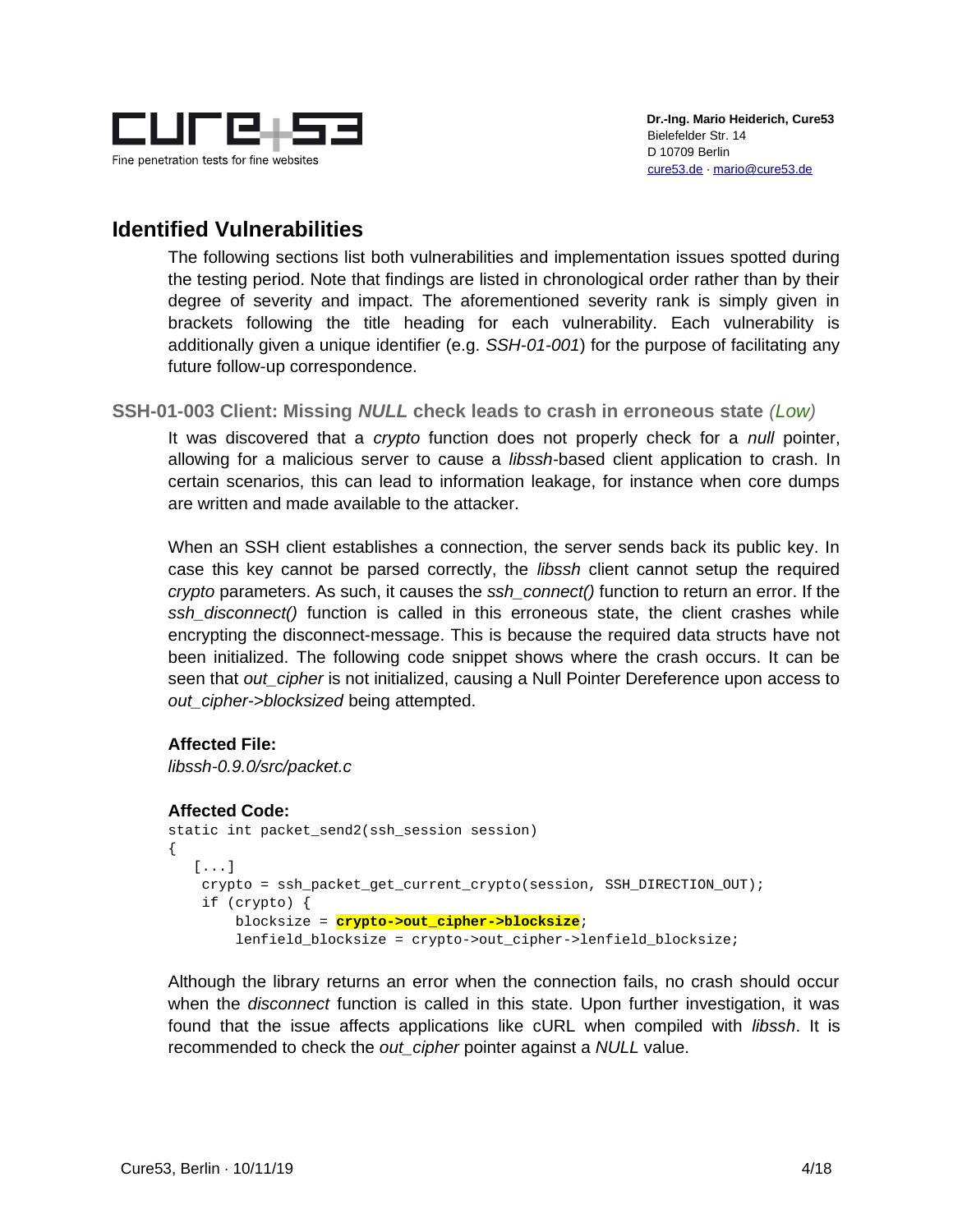

# <span id="page-4-0"></span>**SSH-01-004 SCP: Unsanitized location leads to command execution** *(Critical)*

When the *libssh* SCP client connects to a server, the *scp* command, which includes a user-provided path, is executed on the server-side. In case the library is used in a way where users can influence the third parameter of *ssh scp new()*, it would become possible for an attacker to inject arbitrary commands, leading to a compromise of the remote target. As shown in the following snippet, the provided location is passed directly without prior escaping.

# **Affected File:**

*libssh-0.9.0/src/scp.c*

#### **Affected Code:**

```
int ssh_scp_init(ssh_scp scp)
{
      [...]
      if(scp->mode == SSH_SCP_WRITE)
             snprintf(execbuffer,sizeof(execbuffer),"scp -t %s %s",
             scp->recursive ? "-r":"", scp->location);
      else
             snprintf(execbuffer,sizeof(execbuffer),"scp -f %s %s",
             scp->recursive ? "-r":"", scp->location);
      if(ssh_channel_request_exec(scp->channel,execbuffer) == SSH_ERROR){
```
#### **Dangerous Library Call:**

```
ssh_scp scp = ssh_scp_new(session, SSH_SCP_READ, [USER CONTROLLED]);
ssh_scp_init(scp);
```
Although this issue requires an application to pass unsanitized user-input to the *libssh* API, a setup where user-controlled data reaches that sink is realistic. This especially holds because the *libssh* documentation<sup>[1](#page-4-1)</sup> does not mention any form of security risk when supplying the *location* parameter.

Further analysis of the dangerous usage of the affected API call also demonstrated the vulnerability of the *libcurl* compiled with *libssh* support.

# **Proof-of-Concept with** *libcurl* **+ "***--with-libssh***":**

\$ curl -u user scp://localhost:"/etc/passwd**;touch /tmp/xxx**"

<span id="page-4-1"></span><sup>1</sup> [http://api.libssh.org/stable/group\\_\\_libssh\\_\\_scp.html#ga9fcd39a2bb6438e39cf19ff859dc2f2e](http://api.libssh.org/stable/group__libssh__scp.html#ga9fcd39a2bb6438e39cf19ff859dc2f2e)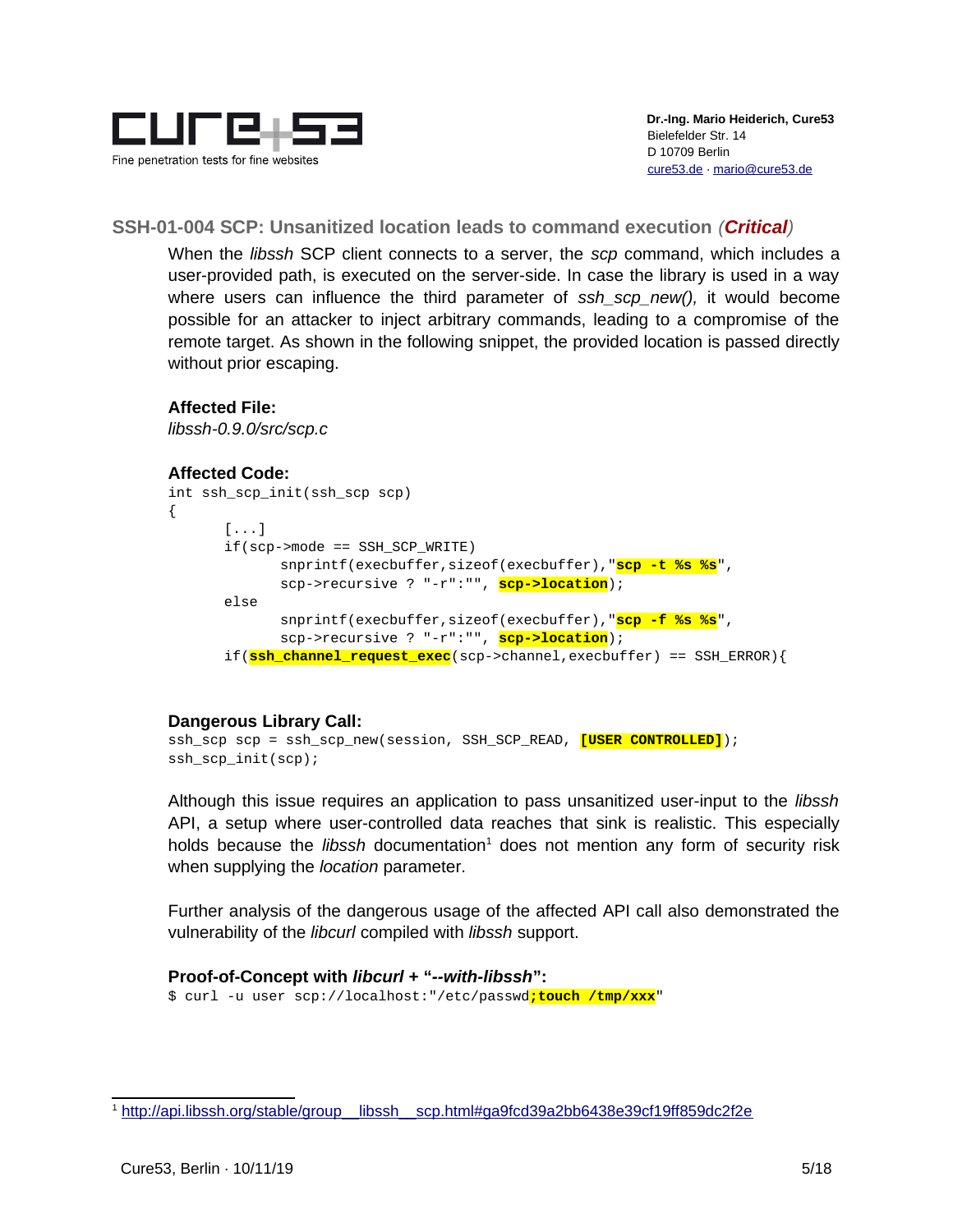

#### **Proof-of-Concept with PHP +** *libcurl* **+ "***--with-libssh***":**

```
$ch = curl\_init();
curl_setopt($ch, CURLOPT_URL, "scp://localhost/;touch /tmp/bla789");
curl_setopt($ch, CURLOPT_USERPWD, "user:pass");
curl_exec($ch);
```
Therefore, it is recommended to properly escape the *location* parameter and place it between single quotes. This should also solve issues with paths containing certain characters.

<span id="page-5-0"></span>**SSH-01-006 General: Various unchecked** *Null-derefs* **cause DOS** *(Low)*

While applying Semmle's extended taint tracking queries, it was possible to notice a few *null pointer dereferences* resulting from unchecked function calls. The following Semmle query indicates the potential results in full.

**Used Semmle Query:**

import cpp

from VariableAccess access where maybeNull(access) and dereferenced(access) select access, "Potential Nullderef?"

# **LGTM Link:**

<https://lgtm.com/query/8016580153808805310/>

The list below enumerates a few noteworthy findings that explain the underlying problem. Whenever one of the highlighted functions is called, its return value is left unchecked. This results in the variable on the left side of the assignment being uninitialized or *NULL*. The next dereference thus accesses the *NULL* pointer, causing a segmentation fault and subsequent crash of the application reliant on the underlying codepath.

#### **Noteworthy Findings:**

- *libssh-0.9.0/src/gssapi.c:* for  $(i=0; i<sub>n_oids; ++i)</sub>$ { oids[i] = **ssh\_string\_new**(selected->elements[i].length + 2); ((unsigned char \*)**oids[i]->data**)[0] = SSH\_OID\_TAG;
- *libssh-0.9.0/src/messages.c:* crypto = **ssh\_packet\_get\_current\_crypto**(session, SSH\_DIRECTION\_IN);  $[\ldots]$ rc = ssh\_buffer\_pack(buffer,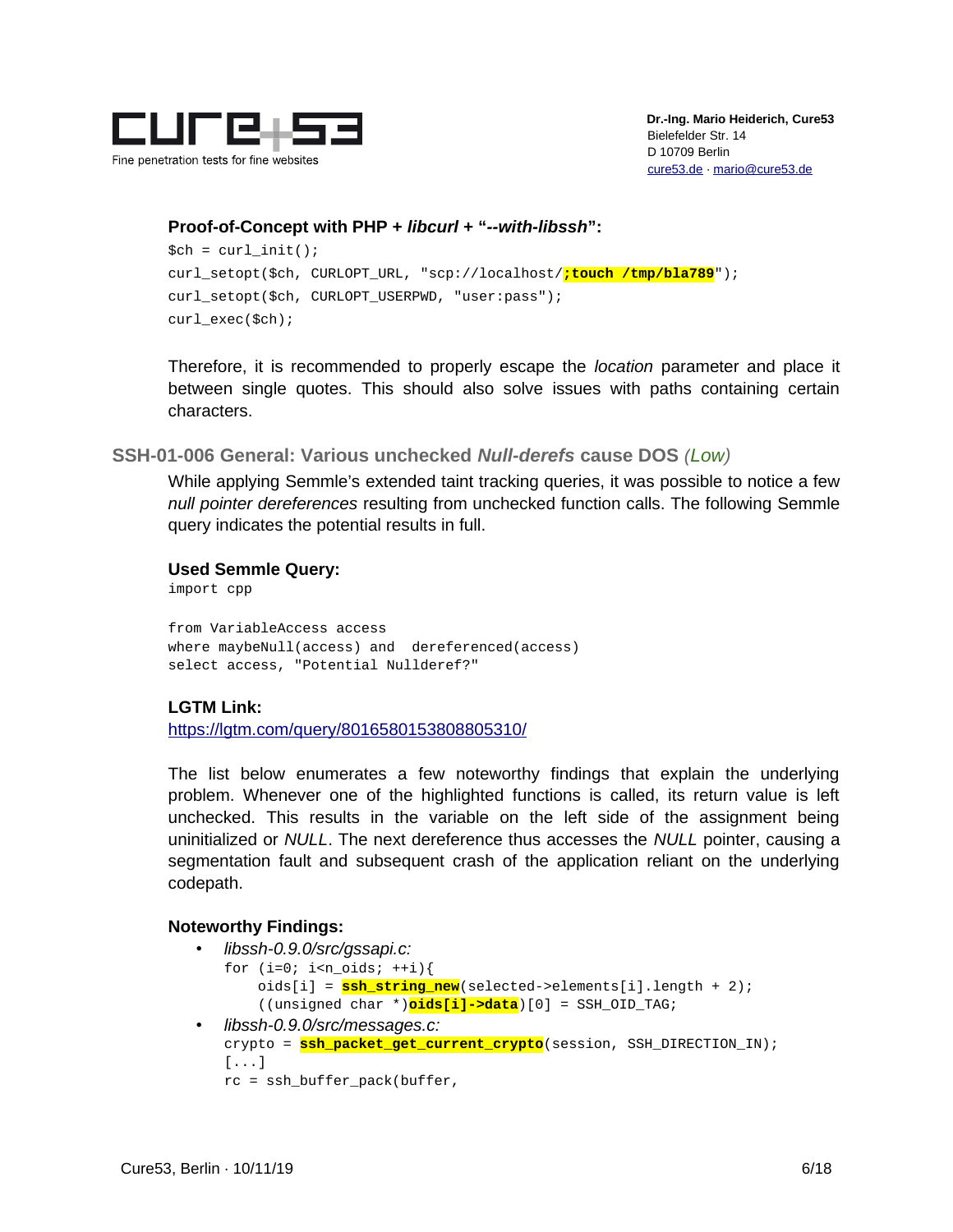

 "dPbsssbsS", **crypto->digest\_len**,

• *libssh-0.9.0/src/packet\_crypt.c:* crypto = **ssh\_packet\_get\_current\_crypto**(session, SSH\_DIRECTION\_IN); cipher = **crypto->in\_cipher**;

It is recommended to go through the Semmle findings above and ensure that the returned values of all function calls are correctly checked. They also need to be accordingly bailed out of the control flow whenever the invocation fails.

<span id="page-6-0"></span>**SSH-01-007 PKI Gcrypt: Potential UAF/double free with RSA pubkeys** *(Medium)*

The *libssh*'s memory allocation functionalities provide a macro called *SAFE\_FREE*. Upon freeing a pointer, this macro sets the pointer variable to *NULL*. However, it is still possible to have a pointer variable be non-*NULL* should the macro be used in a wrapper function. One such wrapper function is *ssh\_string\_free* whereas the caller of that function retains a pointer of non-*NULL*. This can lead to double-free or Use-after-Free (UAF) vulnerabilities.

Below is a code excerpt that shows a potential double-free vulnerability and highlights its relevant parts.

```
Affected File:
libssh-0.9.0/src/pki_gcrypt.c
```

```
Affected Code:
```

```
ssh_string pki_publickey_to_blob(const ssh_key key)
{
[\ldots] ssh_string e = NULL;
    ssh\_string n = NULL;[...]
     switch (key->type) {
[\ldots] case SSH_KEYTYPE_RSA:
[...]
             ssh_string_burn(e);
             ssh_string_free(e);
             ssh_string_burn(n);
             ssh_string_free(n);
             break;
         case SSH_KEYTYPE_ED25519:
[...]
     }
```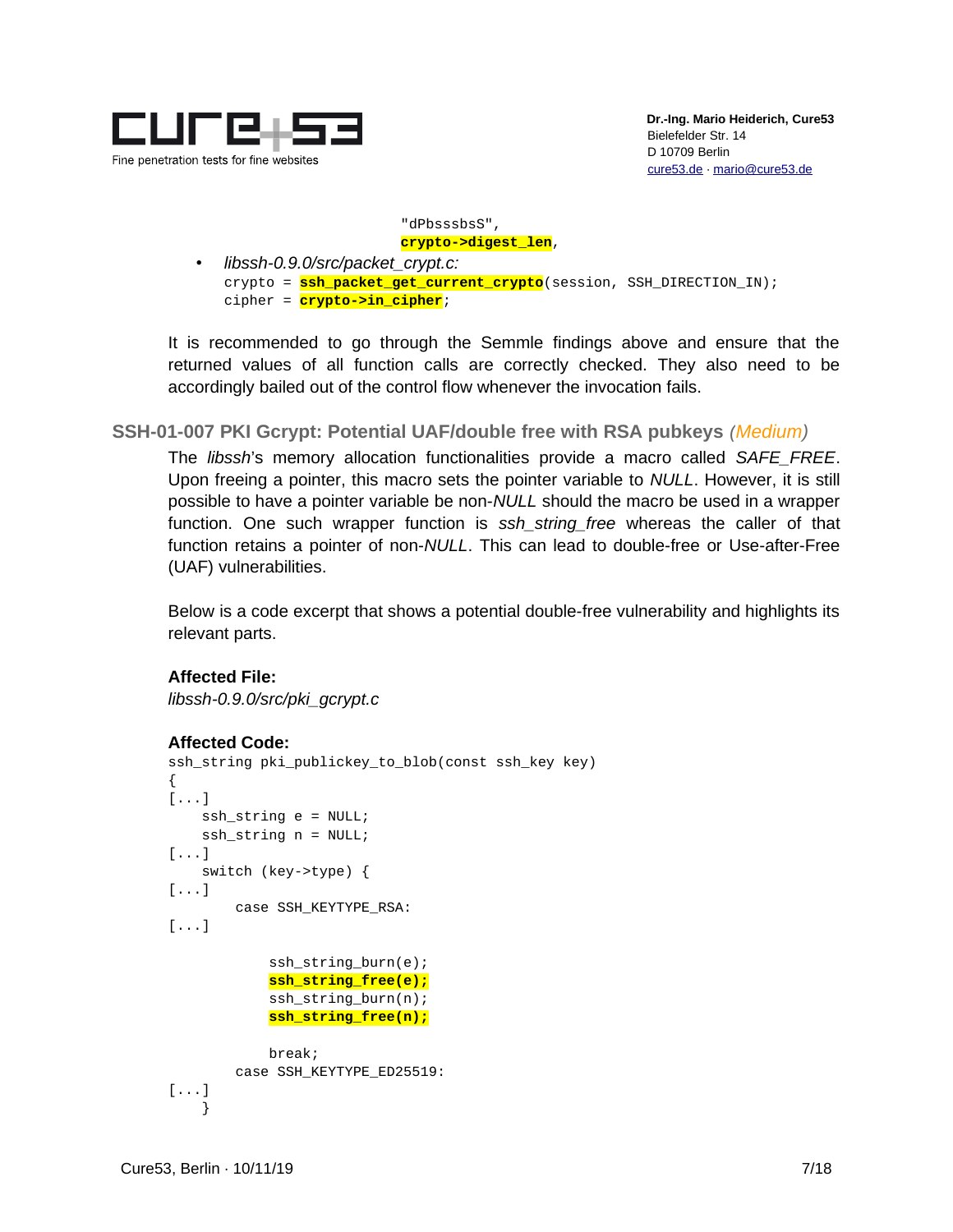

```
makestring:
     str = ssh_string_new(ssh_buffer_get_len(buffer));
    if (str == NULL) {
         goto fail;
     }
     rc = ssh_string_fill(str, ssh_buffer_get(buffer), 
ssh_buffer_get_len(buffer));
    if (rc < 0) {
         goto fail;
     }
     ssh_buffer_free(buffer);
     return str;
fail:
     ssh_buffer_free(buffer);
    ssh string burn(str);
     ssh_string_free(str);
     ssh_string_burn(e);
     ssh_string_free(e);
[...]
     ssh_string_burn(n);
     ssh_string_free(n);
     return NULL;
}
```
After handling a particular case for the given *switch* statement, the used pointers *e* and *n* are "freed" by the *ssh\_string\_free* in use. However, should one of the two functions executed after the *switch* statement fail, then the same pointers are liberated again, thus leading to a double-free.

It is recommended to explicitly set the pointer variables to *NULL* after calling *ssh\_string\_free*, as it is done in a similar function defined in *src/pki\_crypto.c*.

# <span id="page-7-0"></span>**SSH-01-010 SSH: Deprecated hash function in fingerprinting** *(Low)*

The SSH protocol standard currently defines a method for out-of-band public key authentication through fingerprints. This is done through *RFC4251*[2](#page-7-1) , which cites FIPS-180-2, and is represented as hexadecimal-encoded bytes of a SHA-1 hash on the public key, as well as on the related identity information. This out-of-band mutual authentication method is also supported as default on a large share of SSH implementations, outside of *libssh*.

<span id="page-7-1"></span><sup>2</sup> <https://tools.ietf.org/html/rfc4251>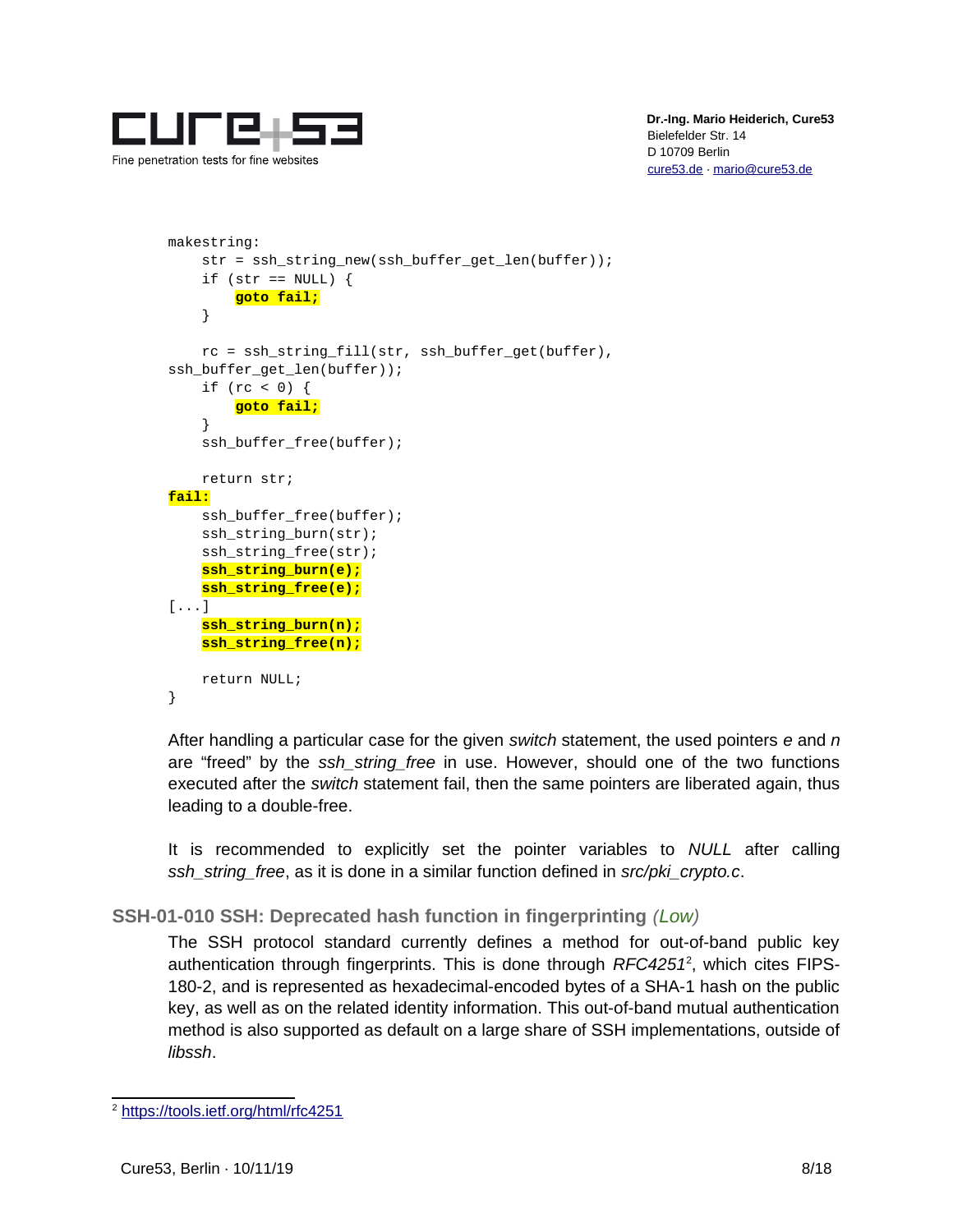

While no flagrant security issue exists as a result of using *SHA-1* as a fingerprint hash function, it is noted that *SHA-1* is currently in the process of being deprecated across virtually all major Internet protocols, most notably TLS (both on the protocol<sup>[3](#page-8-1)</sup> and certificate<sup>[4](#page-8-2)</sup> levels). Furthermore, many practical attacks have been uncovered on SHA-1, rendering collisions feasible<sup>[5](#page-8-3)[6](#page-8-4)</sup>.

For these reasons, it is recommended to deprecate *SHA-1'*s usage in *libssh* as much as it is possible. Unfortunately, this is constrained by notions of cross-compatibility with other SSH implementations, and as such may not be achievable without coordinating across other major implementations in the SSH ecosystem.

# <span id="page-8-0"></span>**SSH-01-011 SSH: Lack of point validation on** *X25519* **and** *Ed25519 (Medium)*

*libssh* implements an extension to *RFC4253* that allows for the usage of more modern Diffie-Hellman and signature primitives, namely *X25519* and *Ed25519*, during the key exchange phase. However, these primitives are implemented in a way that no point/key validation occurs during the scalar multiplication step. In the case of *Curve25519*, this opens the possibility for small subgroup attacks, while posing a variety of malleability issues in *Ed25519*.

Practical attacks based on these weaknesses have been demonstrated in two recent papers by Cas Cremers et al, in particular in Section 3.4 of the first paper<sup>[7](#page-8-5)</sup>, and Section 7.1 of the second one<sup>[8](#page-8-6)</sup>. Considerable effort was made during the timeframe of this audit to making a determination on whether similar issues apply to the Diffie-Hellman key exchange described in *Section 8* of *RFC4253*. So far, no definitive confirmation for any flaws could be obtained. However, this might entirely be due to the need for more research on the requirements for obtaining a colliding signature in *Ed25519*. Other parts of the analysis allude to more certainty. For example, it seems likely that there may be a reduction in forward-secrecy if a low order subgroup is forced.

If it is possible to obtain a colliding signature without modifying or Man-in-the-Middling the server's public key (as *Section 3.4* of the paper cited above strongly suggests), then there may be a non-negligible chance that using *Curve25519* and *Ed25519* for some protocol executions will result in a degradation of security for all of SSH, not just *libssh*. Coupled with the potential of forcing certain cipher-suites in SSH implementations via an active attack, this can become a serious problem if these faults are confirmed.

<span id="page-8-1"></span><sup>3</sup> <https://tools.ietf.org/id/draft-lvelvindron-tls-md5-sha1-deprecate-01.html>

<span id="page-8-2"></span><sup>4</sup> <https://security.googleblog.com/2014/09/gradually-sunsetting-sha-1.html>

<span id="page-8-3"></span><sup>5</sup> <https://shattered.io/static/shattered.pdf>

<span id="page-8-4"></span><sup>6</sup> <https://sites.google.com/site/itstheshappening/>

<span id="page-8-5"></span><sup>7</sup> <https://eprint.iacr.org/2019/779.pdf>

<span id="page-8-6"></span><sup>8</sup> <https://eprint.iacr.org/2019/526.pdf>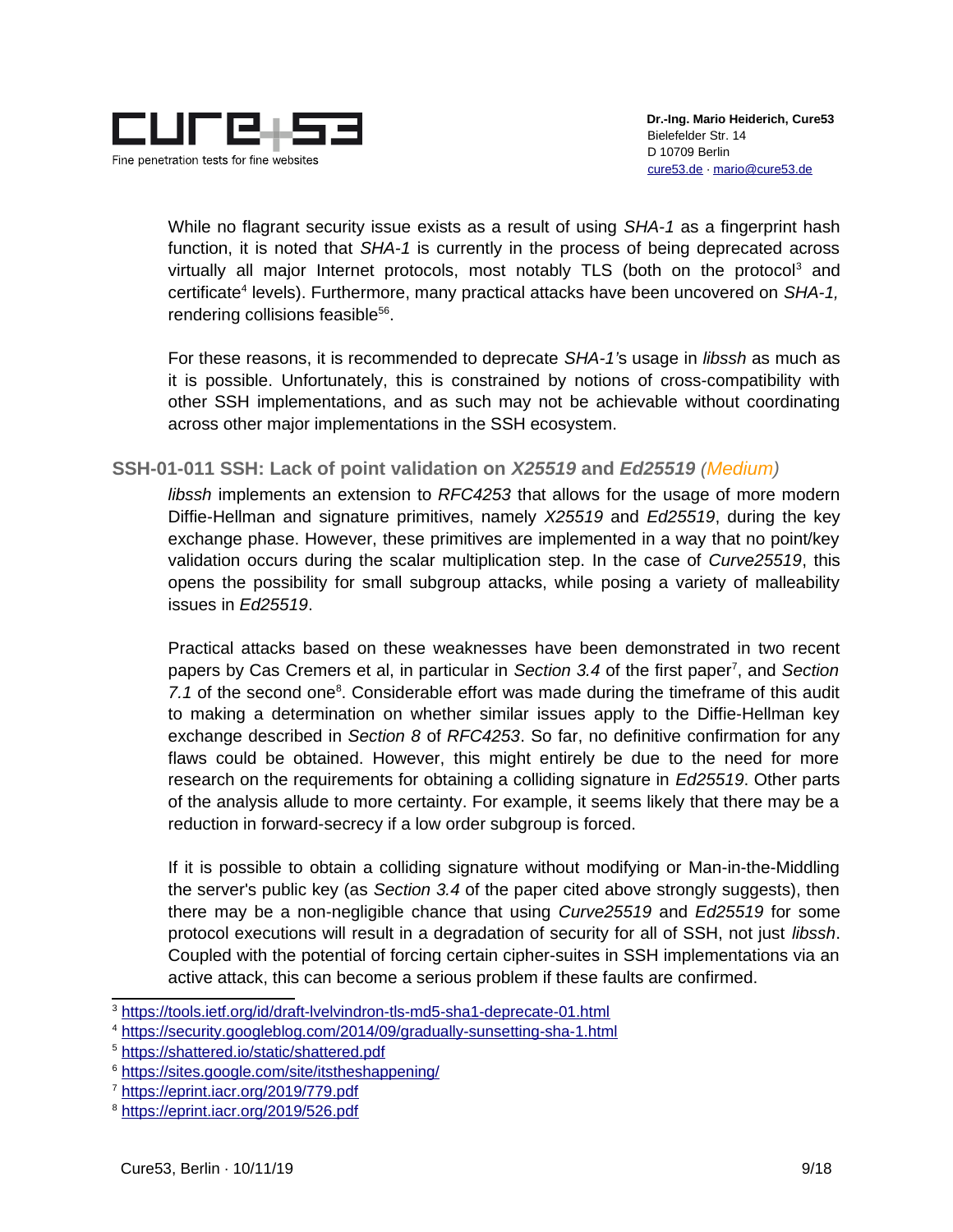

Given that not enough time within the scope of the audit permits research into confirming such a sophisticated attack, this issue is filed in order to strongly encourage point validation in *Curve25519.* In doing so, the potential attack would be avoided regardless. It is noted that performing point validation on both primitives does not break interoperability with other SSH implementations - except for cases of extremely low probability. This means that the approach can be deployed without creating any issues.

# <span id="page-9-0"></span>**SSH-01-013 Conf-Parsing: Recursive wildcards in hostnames lead to DOS** *(Low)*

While fuzzing *parse\_config.c* and *knownhosts.c* it was found that the use of wildcard characters such as "\*" (asterisk) cause a recursion in the underlying parsing logic, ultimately resulting in a Denial-of-Service. The root cause of this issue is that the *match\_pattern* function in *match.c* tries to recursively match sub-patterns against the hostname if two wildcard characters ensue. Two PoCs for the affected file and lines of code are shown below.

**PoC 1** *(known\_hosts file)***:**  $****$ cure53

**PoC 2** *(ssh config file):* Host \*\*\*\*\*\*\*\*\*\*\*\*\*\*\*\*\*\*\*\*\*\*\*\*\*\*\*\*\*\*cure53

#### **Affected File:**

*libssh-0.9.0/src/match.c*

#### **Affected Code:**

```
static int match_pattern(const char *s, const char *pattern) {
 [\ldots]for (;;) {
       [..]
      /*
       * Move ahead one character at a time and try to
       * match at each position.
       */
       for (; *s; s++) {
              if (match_pattern(s, pattern)) {
                     return 1;
 }
      }
      [..]
```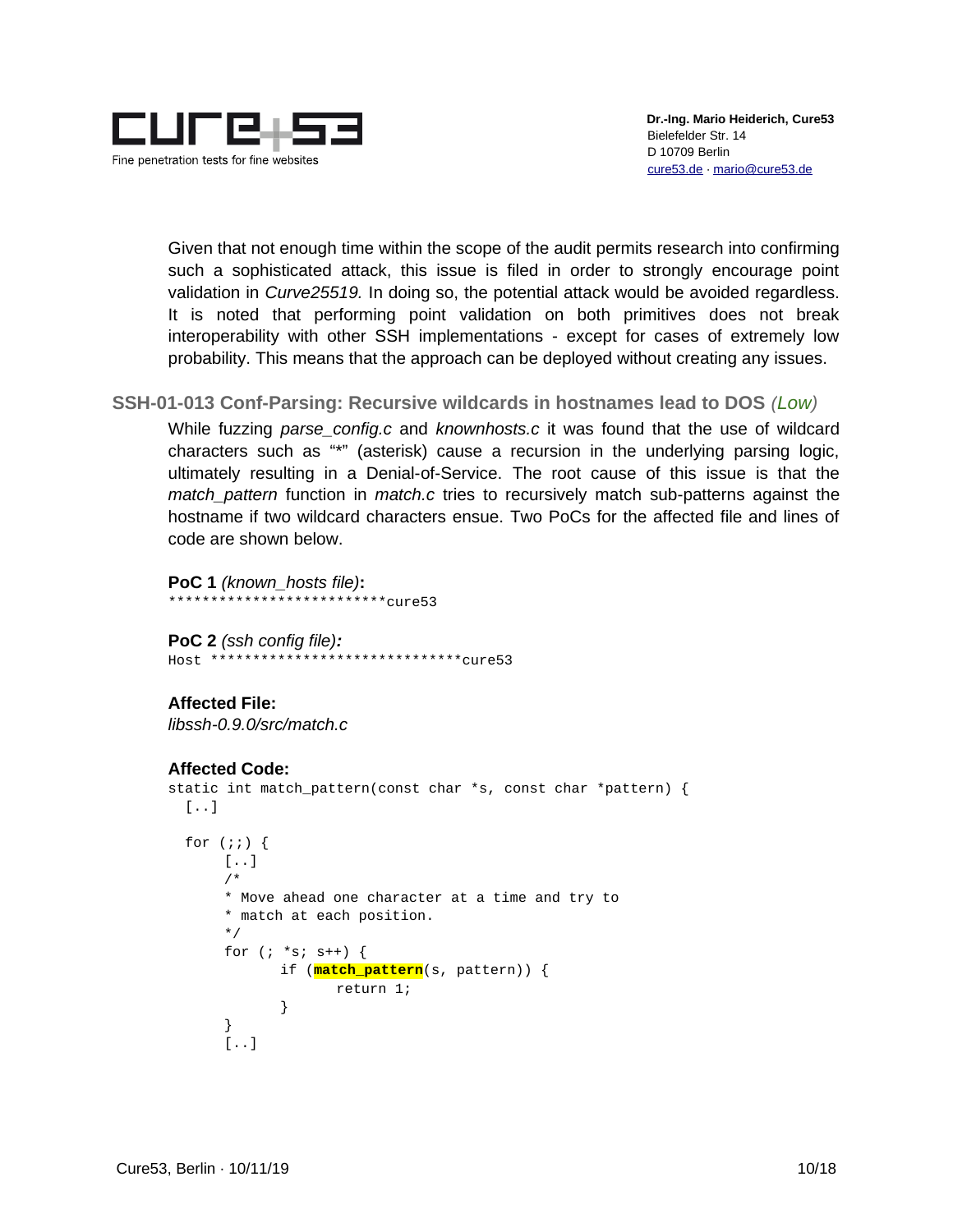

It is recommended to either write the code in an iterative fashion, or to make use of static counters which track the recursion's depth, thus bailing out if the depth is too great. Sensible values have to be found for that counter.

<span id="page-10-0"></span>**SSH-01-014 Conf-Parsing: Integer underflow leads to OOB array access** *(Low)*

While fuzzing the parsing of SSH *config* files, it was found that empty lines, i.e. lines with nothing but a *null* byte, lead to an integer underflow. In turn, this signifies an out-ofbounds array access. The affected file and code are shown below.

```
Affected File:
```
*libssh-0.9.0/src/config.c*

```
Affected Code:
static int ssh_config_parse_line(..,const char *line,..)
{
   size_t len;
  char *_S = NULL, *_X = NULL;
  x = s = \text{strdup}(\text{line}); [...]
   /* Remove trailing spaces */
   for (len = strlen(s) - 1; len > 0; len--) {
       if (! isspace(s[len])) { 
        break;
       }
       s[len] = ' \0'; }
```
In order to catch such edge cases, it is recommended to check if the supplied line has a length greater than 0, or to refactor the loop initialization.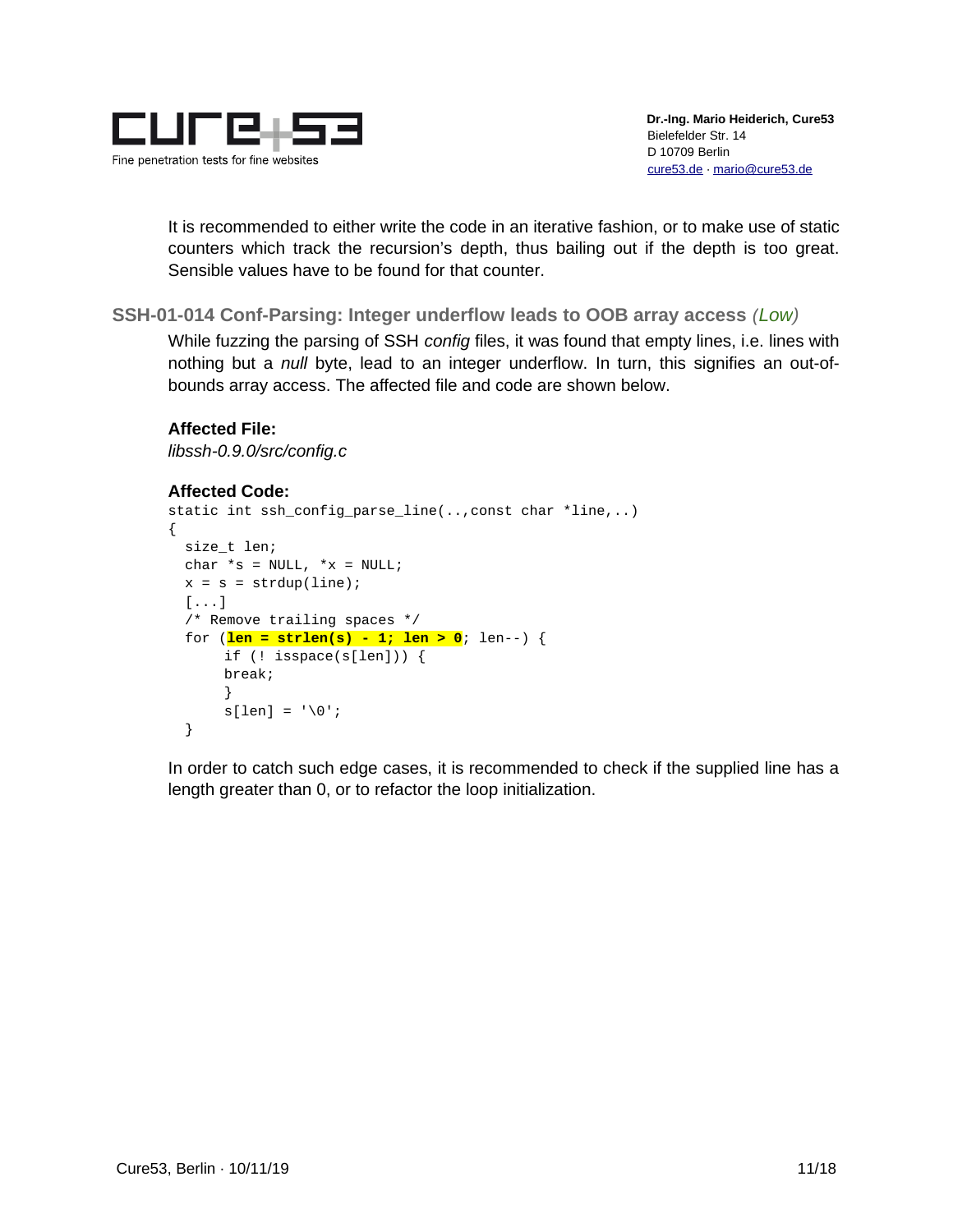

# <span id="page-11-2"></span>**Miscellaneous Issues**

This section covers those noteworthy findings that did not lead to an exploit but might aid an attacker in achieving their malicious goals in the future. Most of these results are vulnerable code snippets that did not provide an easy way to be called. Conclusively, while a vulnerability is present, an exploit might not always be possible.

# <span id="page-11-1"></span>**SSH-01-001 State Machine: Initial machine states should be set explicitly** *(Info)*

Throughout the codebase, different variables are used for tracking different states. This includes the overall session state, i.e. being in the authentication state or the session being authenticated. Another example is a variable that keeps track of the state for handshakes.

It was discovered that whenever these variables are first declared, no initial state is explicitly set. Rather, the initial state is implicitly imposed due to the fact that allocated memory is initialized with *null* bytes upon allocation.

This did not lead to any issues during the test. However, explicitly setting these variables to their initial state aids in the overall understanding of the code and can prevent issues where a certain state is assumed but not given. It is therefore recommended to be more explicit about this matter by setting initial states upon declaration.

# <span id="page-11-0"></span>**SSH-01-002 Kex: Differently bound macros used to iterate same array** *(Info)*

When reviewing the handler functions for the different SSH messages, it was discovered that two different macros are used as upper bounds when iterating over the same array. For example, two for-loops iterate an array called *strings*, while the first does so using the upper bound *KEX\_METHODS\_SIZE* and the *SSH\_KEX\_METHODS* second time around. This can potentially lead to an out-of-bound read/write, since both bounds are defined separately from one another. The code excerpt below shows the two iterations and highlights the relevant parts.

# **Affected File:**

*libssh-0.9.0/src/kex.c*

# **Affected Code:**

```
SSH_PACKET_CALLBACK(ssh_packet_kexinit)
{
[...]
     char *strings[KEX_METHODS_SIZE] = {0};
[...]
     for (i = 0; i < KEX_METHODS_SIZE; i++) {
[...]
```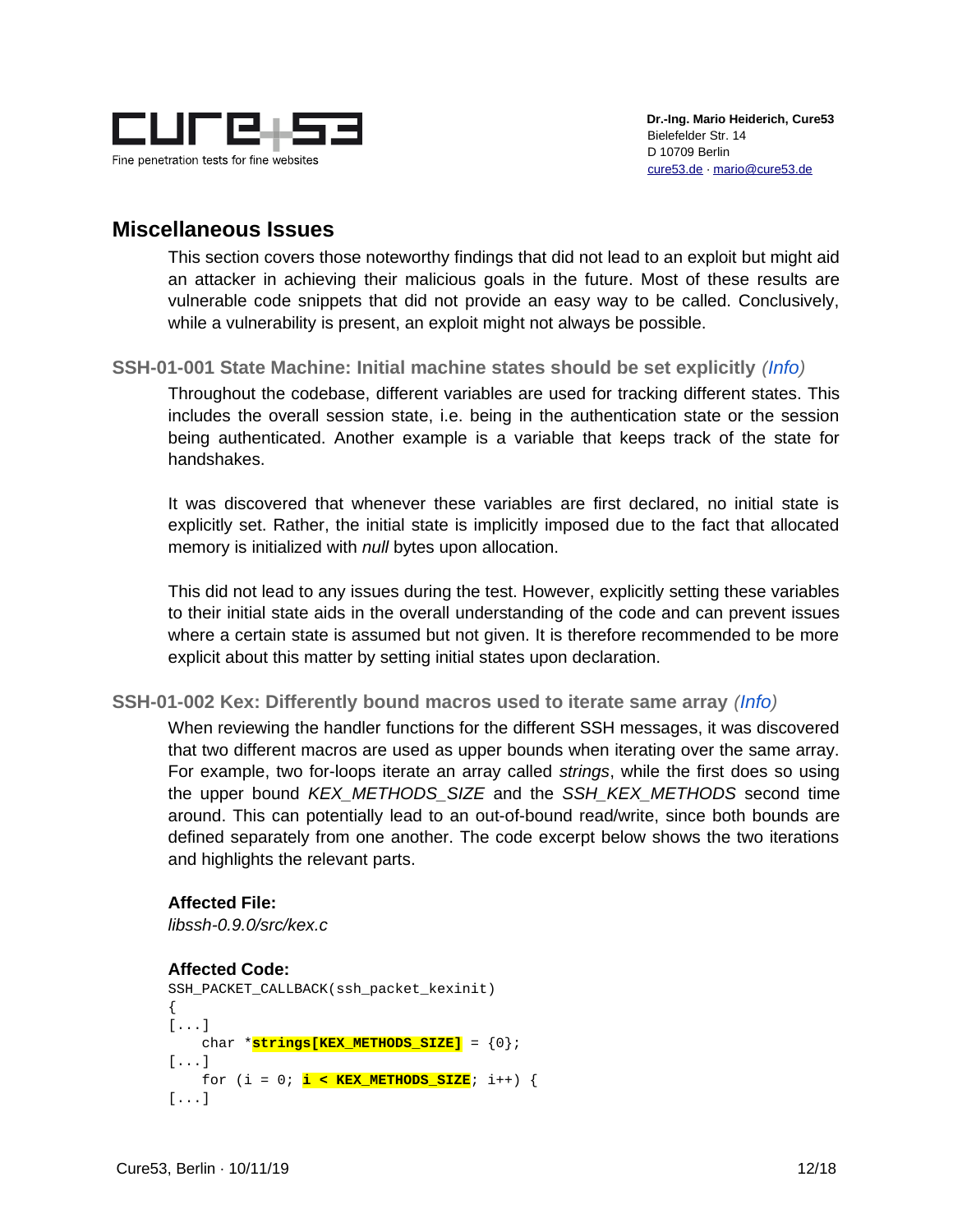

```
 strings[i] = ssh_string_to_char(str);
        if (strings[i] == NULL) {
             ssh_set_error_oom(session);
             goto error;
         }
         ssh_string_free(str);
        str = NULL; }
     /* copy the server kex info into an array of strings */
     if (server_kex) {
        for (i = 0; i < sSH_KEX_METHODS; i++) {
             session->next_crypto->client_kex.methods[i] = strings[i];
         }
[...]
```
During this test both upper bounds were defined to be the same size, thus not causing any issues. However, should one of these defines change with future changes to the code, an out-of-bound issue could emerge.

It is therefore recommended to either use the same upper boundary for both loop iterations, or to make these two definitions interdependent. For example, let *KEX\_METHODS\_SIZE* always be the same as *SSH\_KEX\_METHODS*.

```
SSH-01-005 Code-Quality: Integer sign confusion during assignments (Low)
```
During more general source code analysis, it was noticed that variable declarations and assignments often change signs. This often leads to unexpected control flow, especially when the conversion happens implicitly. To spot all potential issues where a signed integer gets converted to an unsigned one (and the other way around), the following Semmle query was used.

```
Semmle Query:
```

```
import cpp
class Signed extends IntType { Signed() { this.isSigned() \}}
class Unsigned extends IntType { Unsigned() { this.isUnsigned() \}}
from AssignExpr e, Signed s, Unsigned u
where (
      (e.getLValue().getUnspecifiedType() = s and
      e.getRValue().getUnspecifiedType() = u) or
      (e.getLValue().getUnspecifiedType() = u and
      e.getRValue().getUnspecifiedType() = s) and not
     (e.getLValue().isConstant() or e.getRValue().isConstant())
)
```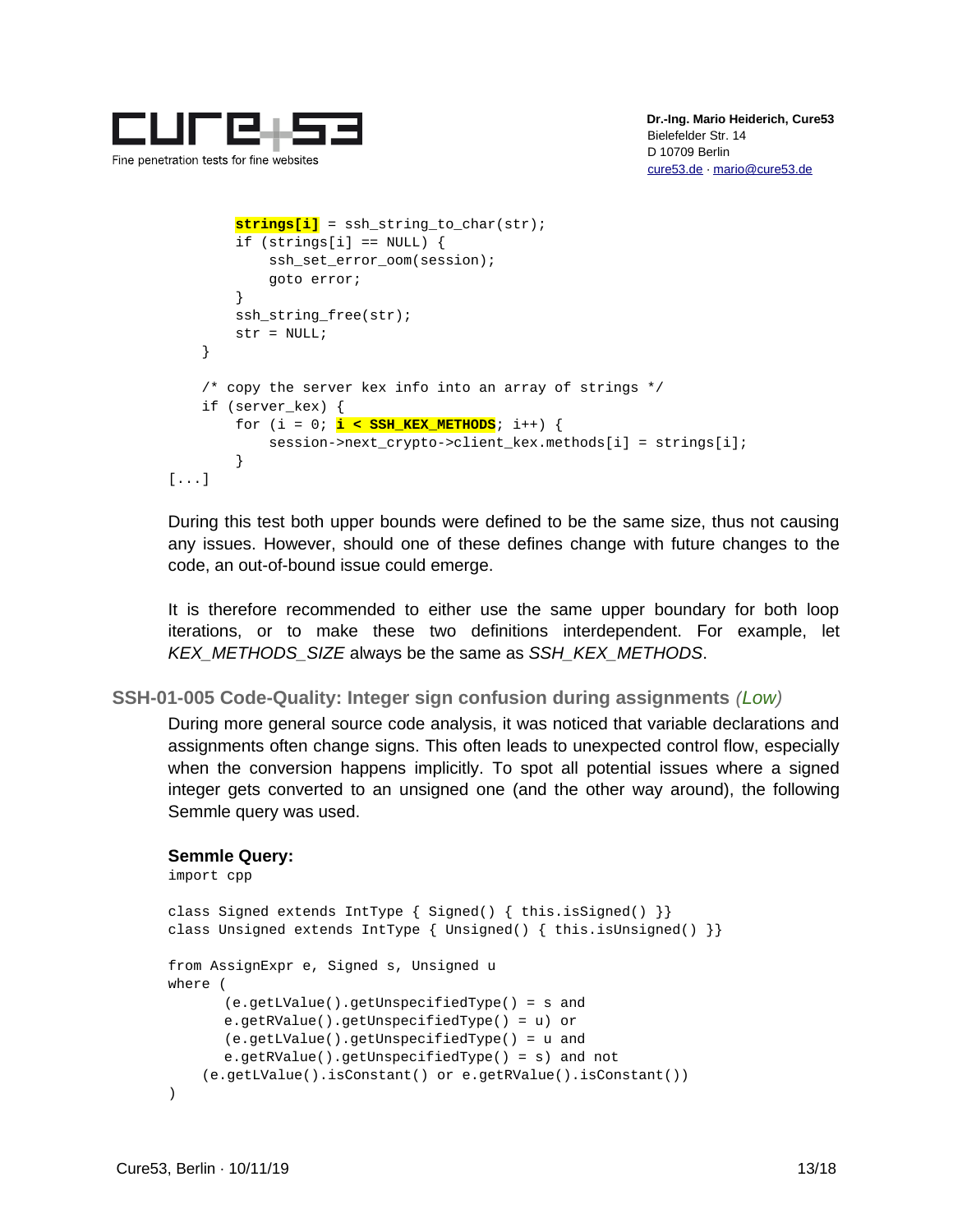

select e.getRValue(), "Accidental signed/unsigned int conversion? " + e.getLValue() +  $" = " + e.getRValue()$ 

### **LGTM Results:**

<https://lgtm.com/query/6155169963772014869/>

#### **Noteworthy Findings:**

- *libssh-0.9.0/src/sftp.c (count is signed, sftp->ext->count is unsigned):* int count = sftp->ext->count;
- *ibssh-0.9.0/src/sftpserver.c (val is unsigned, i i signed):*  $val = i;$
- *ibssh-0.9.0/src/sftp.c (ssh\_buffer\_get\_len returns unsigned, packetlen is signed):* packetlen=ssh\_buffer\_get\_len(buffer);

Although none of the findings mentioned above and in the LGTM link result in security vulnerabilities, they are still the result of a bad coding practice that can lead to bugs in the future. It is recommended to go through each of the Semmle findings above and make sure implicit casts do not happen. This can be accomplished by declaring the lefthand side variable with the type it is supposed to hold.

#### <span id="page-13-0"></span>**SSH-01-008 SCP: Protocol Injection via unescaped File Names** *(Low)*

It was discovered that file names are not properly encoded when used in the *SCP* protocol messages. If unsanitized user-input is passed to the related library functions, an attacker can inject arbitrary *SCP* protocol messages and create arbitrary files in the current SCP destination. The following code snippets show how file-names are included in the *SCP* protocol. Besides extracting the path's basename, no other sanitization is carried out.

#### **Affected Code:**

```
int ssh_scp_push_directory(ssh_scp scp, const char *dirname, int mode){
[...]
     dir=ssh_basename(dirname);
     perms=ssh_scp_string_mode(mode);
     snprintf(buffer, sizeof(buffer), "D%s 0 %s\n", perms, dir);
[...]
int ssh_scp_push_file64(ssh_scp scp, const char *filename, uint64_t size, int 
mode){
[\ldots] file=ssh_basename(filename);
     perms=ssh_scp_string_mode(mode);
     SSH_LOG(SSH_LOG_PROTOCOL,"SCP pushing file %s, size %" PRIu64 " with 
permissions '%s'", file, size, perms);
     snprintf(buffer, sizeof(buffer), "C%s %" PRIu64 " %s\n", perms, size, file);
```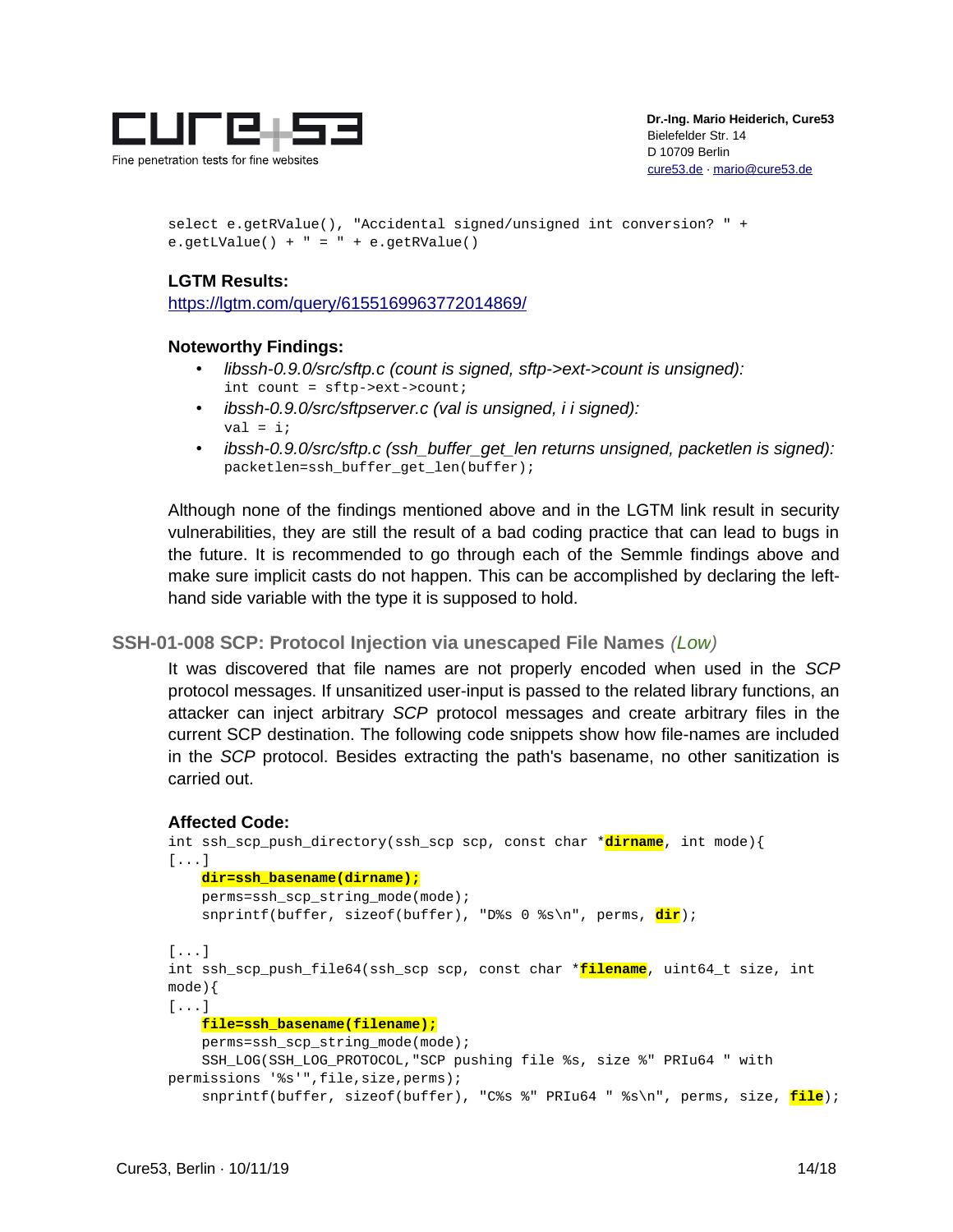

It is recommended to follow the same approach as OpenSSH and to encode paths using the *vis-encoding*[9](#page-14-2) .

# <span id="page-14-1"></span>**SSH-01-009 SSH:** *RFC4255* **not Implemented** *(Info)*

It was discovered that *RFC4255*[10](#page-14-3), which describes implementing SSH fingerprint verification through DNS record checks, is not supported in *libssh* despite it appearing on the *libssh* list of the supported Internet standards<sup>[11](#page-14-4)</sup>.

It is recommended to either implement the standard or to mark it as not currently supported by *libssh*, as the suggested functionality does not occur at any point of the user-flow.

# <span id="page-14-0"></span>**SSH-01-012 PKI: Information leak via uninitialized stack buffer** *(Low)*

It was discovered that during the decryption of private keys a stack buffer is not initialized, thus leading to the potential leakage of information. In order to read the password into the buffer, the *auth\_fn()* callback function is called and basically equals a user-defined callback function. In the example applications, this callback just passes the buffer to *ssh\_getpass()*.

# **Affected File:**

*libssh-0.9.0/src/pki\_container\_openssh.c*

#### **Affected Code:**

```
static int pki_private_key_decrypt([...])
{
        [...]
       char passphrase_buffer[128];
        [...]
       if (passphrase == NULL) {
              [\ldots] rc = auth_fn("Passphrase",
                                       passphrase_buffer,
                                       sizeof(passphrase_buffer),
\circ , and \circ , and \circ , and \circ , and \circ , and \circ , and \circ , and \circ , and \circ , and \circ , and \circ , and \circ , and \circ , and \circ , and \circ , and \circ , and \circ , and \circ , and \circ , and \circ , and \overline{\mathbf{0}},
                                       auth_data);
              [\ldots] passphrase = passphrase_buffer;
       }
```
<span id="page-14-2"></span><sup>9</sup> <https://linux.die.net/man/3/vis>

<span id="page-14-3"></span><sup>10</sup> <https://tools.ietf.org/html/rfc4255>

<span id="page-14-4"></span><sup>11</sup> <http://api.libssh.org/stable/>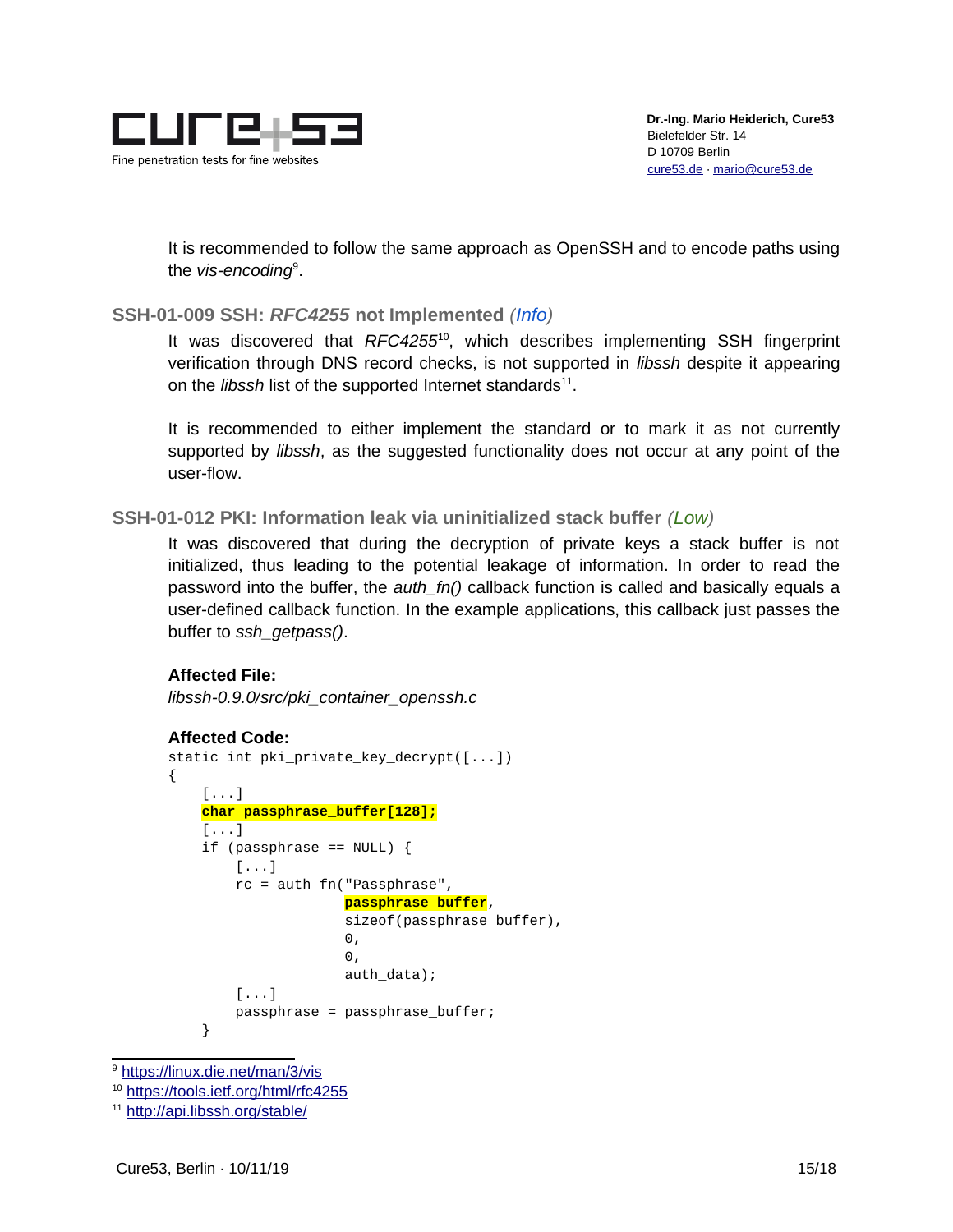

The *ssh\_getpass()* function disables the display of *stdin* and calls *ssh\_gets()* where the provided buffer is printed in case its first byte is not zero. Since the buffer is not initialized by *pki\_private\_key\_decrypt(),* it might happen that stack contents are leaked.

# **Affected File:**

*libssh-0.9.0/src/getpass.c*

# **Affected Code:**

```
static int ssh_gets(const char *prompt, char *buf, size_t len, int verify) {
     [...]
    \frac{1}{2} read the password \frac{1}{2} while (!ok) {
        if (buf[0] != '\0') {
              fprintf(stdout, "%s[%s] ", prompt, buf);
         } else {
              fprintf(stdout, "%s", prompt);
         }
```
It is not safe to rely on the user to properly initialize the buffer in the provided callback function. Therefore, it is recommended to prevent the potential leakage of stack bytes by initializing the passphrase buffers in *pki\_private\_key\_decrypt()* and *pki\_private\_key\_encrypt()* with zeroes.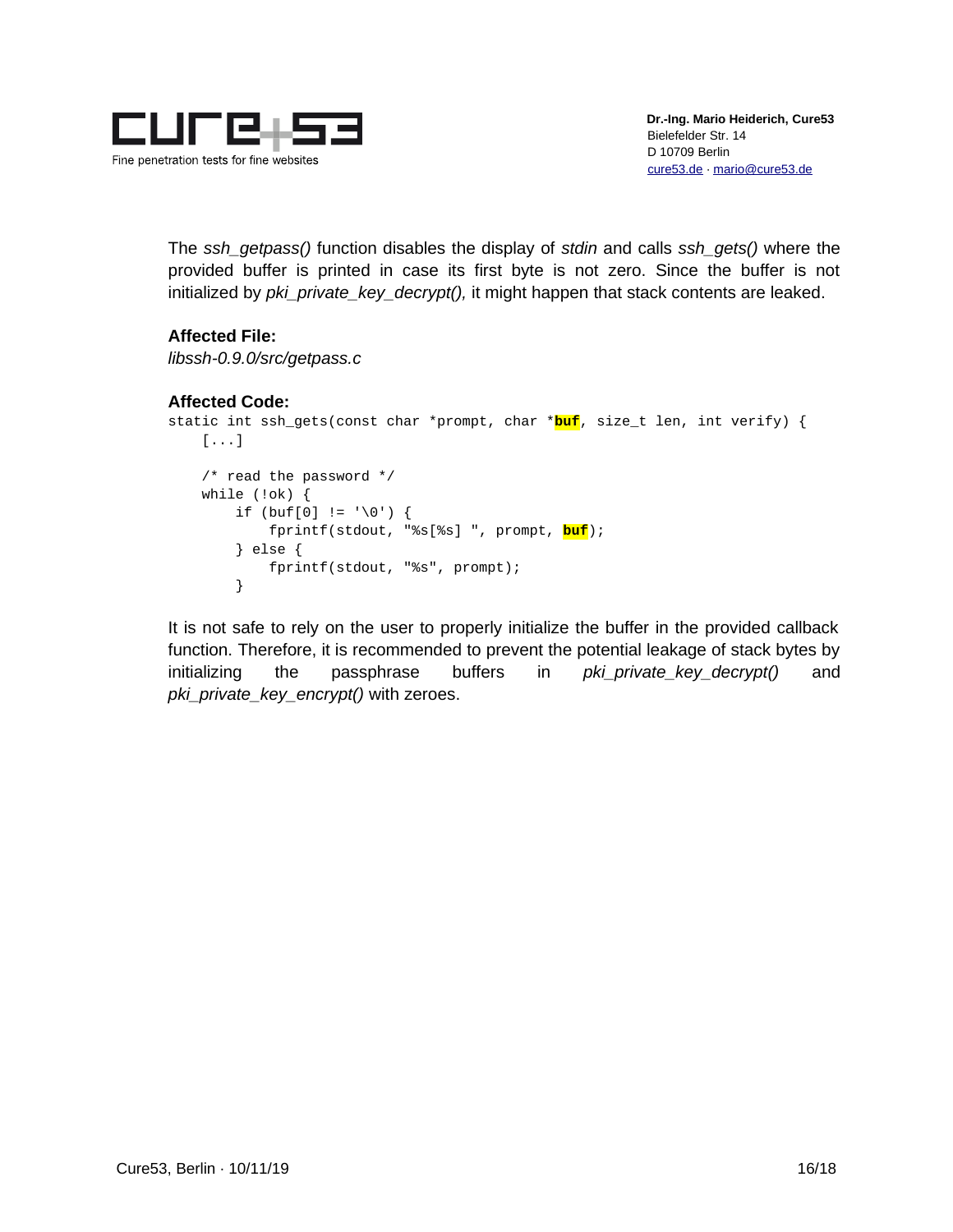

# <span id="page-16-0"></span>**Conclusions**

As noted in the *Introduction,* this assessment of the libssh software concludes with positive results. After spending thirty-two days on the scope in September and October of 2019, six senior members of the Cure53 team can confirm that the libssh software is mostly secure and generally free from major risks. At the same time, the testing demonstrated vulnerabilities across all scope items and Work Packages, signaling that some improvements and more granular approaches can be considered and deployed by the maintainers of the libssh software.

It should be noted that the generous funding from the Mozilla MOSS project made this assignment possible. Further, thanks to the libssh team's excellent preparation and availability throughout the test, Cure53 was able to efficiently work on the codebase, providing and receiving thorough feedback.

Despite the large functionality and a rather large attack surface, Cure53 found the codebase of libssh to be surprisingly clean, easy to understand and audit. Only one exception should be made in this realm, namely as regards the libssh's confusing state machine that already exposed the project to vulnerabilities in the past. During this assessment, Cure53 also spent considerable effort on auditing all of the control flow possibilities spread throughout the entire source code. Even though the general feeling shared by the Cure53 team is that the state machine is now securely implemented, it is still highly recommended to devise and offer a cleaned-up and centralized rewrite.

At first glance, it appears that the number of fourteen findings is quite excessive. However, the findings must be read in context and, notably, an aggregation of risk still results in a rather low criticality score. A vast majority of problems must be evaluated as minor, low-impact mistakes. Nevertheless, some noteworthy findings concern [SSH-01-](#page-4-0) [004,](#page-4-0) which is a command injection via *scp*, as well as [SSH-01-007,](#page-6-0) which demonstrates a potentially exploitable double free in key parsing. While these discoveries would be a hard target for the attackers to hit, especially **[SSH-01-004](#page-4-0)** is worth-fixing since major applications out there insecurely implement the scenario responsible for this flaw.

Beyond the above, Cure53 also spotted a number of DOS issues that are mostly a result of some unclean code patterns. It has been established, for example, that libssh is riddled with unchecked function calls and integer sign confusions. Cure53 highly recommends going through all Semmle queries and fixing these errors one-by-one before they result in actually exploitable conditions in the future.

Regarding the libssh's cryptographic implementations, Cure53 actually had no serious concerns upon review. Almost all specifications (with the exception of RFC4255,